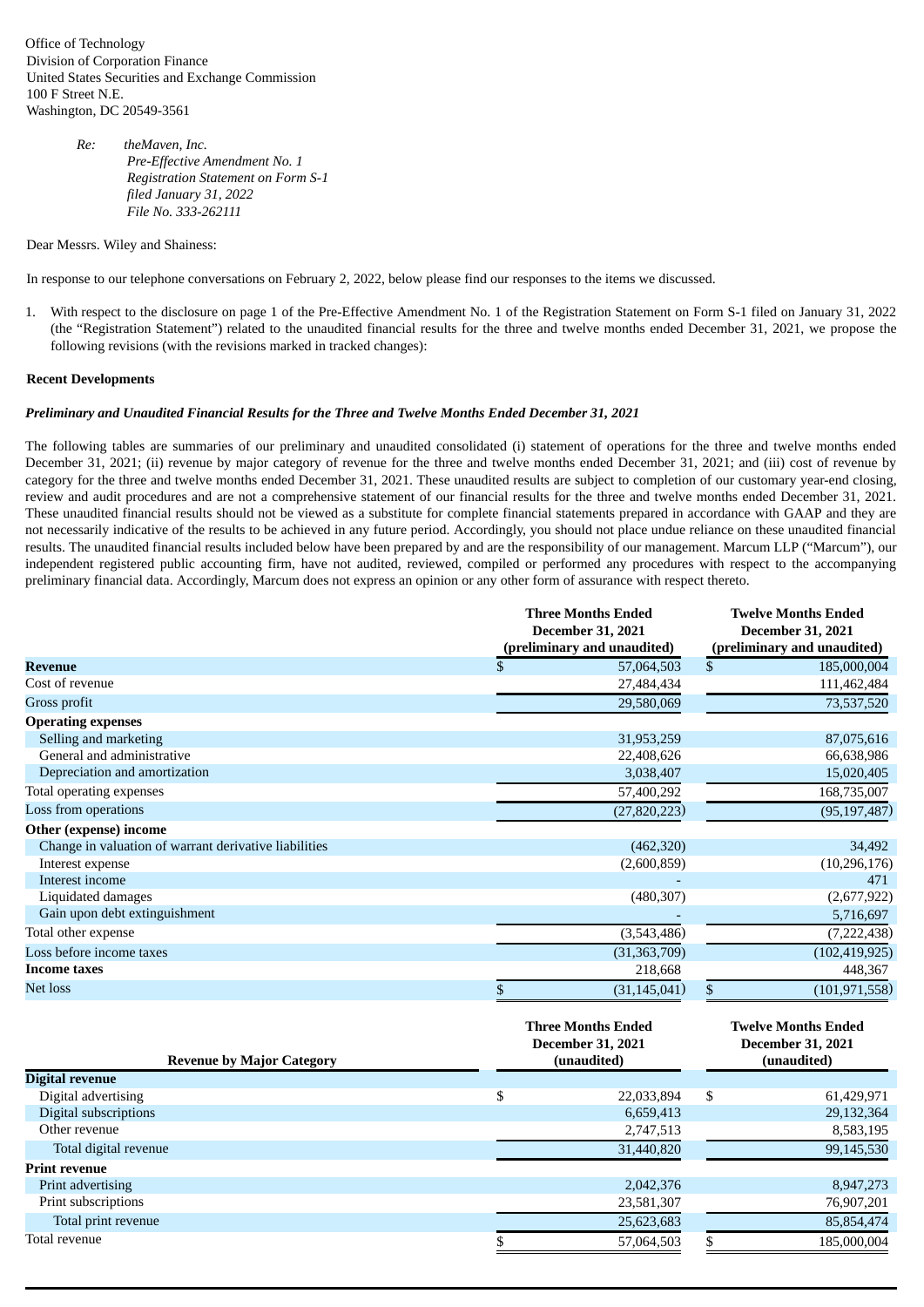|                                                                      | <b>Three Months Ended</b><br><b>December 31, 2021</b><br>(unaudited) |            | <b>Twelve Months Ended</b><br><b>December 31, 2021</b><br>(unaudited) |             |
|----------------------------------------------------------------------|----------------------------------------------------------------------|------------|-----------------------------------------------------------------------|-------------|
| <b>Cost of Revenue by Category</b>                                   |                                                                      |            |                                                                       |             |
| Publisher Partner revenue share payments                             |                                                                      | 6,285,605  |                                                                       | 22,043,444  |
| Hosting, bandwidth, and software licensing fees                      |                                                                      | 521,837    |                                                                       | 2,163,417   |
| Fees paid for data analytics and to other outside services providers |                                                                      | 761,385    |                                                                       | 2,883,405   |
| Royalty fees                                                         |                                                                      | 3,750,000  |                                                                       | 15,000,000  |
| Content and editorial expenses                                       |                                                                      | 5,921,728  |                                                                       | 31,618,234  |
| Printing, distribution and fulfillment costs                         |                                                                      | 3,484,098  |                                                                       | 14,385,212  |
| Amortization of our Platform                                         |                                                                      | 3,292,711  |                                                                       | 9,858,311   |
| Stock-based compensation                                             |                                                                      | 1,861,739  |                                                                       | 6,791,447   |
| Other cost of revenue                                                |                                                                      | 1,605,331  |                                                                       | 6,719,014   |
| Total cost of revenue                                                |                                                                      | 27,484,434 |                                                                       | 111,462,484 |

2. With respect to the disclosure on page 1 of the Registration Statement with respect to Stock Purchase Agreements, we propose the following revisions (with the revisions marked in tracked changes):

## *Stock Purchase Agreements*

On January 24, 2022, after negotiations with certain of our current purchasers of previous securities issued by us (the "Investors"), we entered into several Stock Purchase Agreements with the Investors (collectively, the "Stock Purchase Agreements"), pursuant to which we agreed to issue an aggregate of 711,946 shares (15,662,325 pre-Reverse Stock Split shares) at a price equal to \$13.86 (\$0.63 pre-Reverse Stock Split) per share, which price was based on the volume-weighted average price of our common stock at the close of trading on the sixty (60) previous trading days, to the Investors in lieu of an aggregate of approximately \$9.87 million owed in liquidated damages, which includes accrued but unpaid interest, for our failure to meet certain covenants in prior Registration Rights Agreements and related Securities Purchase Agreements with the Investors. By negotiating the Stock Purchase Agreements with the Investors, the per share price at which the shares of our common stock were issued pursuant to the Stock Purchase Agreements was higher than the assumed offering price of \$12.76 (\$0.58 pre-Reverse Stock Split). If, the price used to derive the number of shares of our common stock was the assumed offering price of \$0.58, we would have been required to issue an aggregate of 773,328 shares (17,012,523 pre-Reverse Stock Split shares). We also agreed that we would prepare and file, as soon as reasonably practicable, a registration statement covering the resale of these shares of our common stock issued in lieu of payment of these liquidated damages in cash.